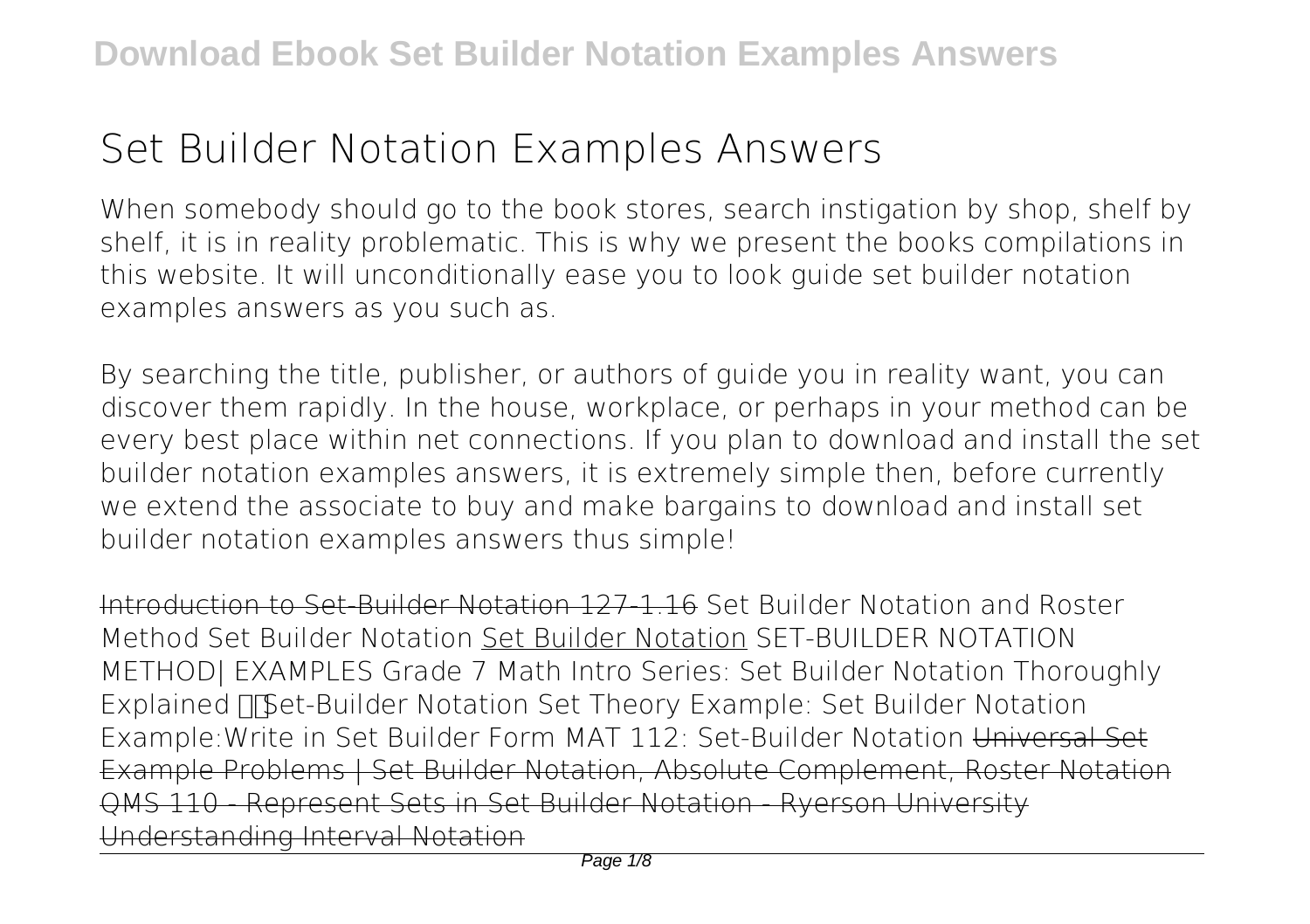### Set Builder Notation**Set Notation**

Interval Notation**Representation of Sets: Roster Method** 3.5.c The rule method interval notation Discrete (16) || Set Builder Notation *How do we Represent Sets? | Don't Memorise* An Introduction to Sets Unions and Intersections , Intermediate Algebra , Lesson 26 Set-Roster vs Set-Builder notation *Set Builder Notation and Some Special Sets GCSE IGCSE SET02 Roster Method and Set Builder Notation* Class 11 maths, Roster Form, Setbulder form , Inroduction,rb classes *What Is Set Builder Notation? Interval and Set Notation*

Set Builder NotationChapter 7 - Set Builder Notation - IB Math Studies (Math SL) *Set Builder Notation Examples Answers*

Here is a simple example of set-builder notation: It says "the set of all x's, such that x is greater than 0". In other words any value greater than 0. Notes: The "x" is just a place-holder, it could be anything, such as  $\{ q \mid q > 0 \}$  Some people use ": " instead of " | ", so they write  $\{x : x > 0\}$ 

*Set-Builder Notation - MATH*

More examples showing the set-builder notation. 1)  $x > 9$ . Unless otherwise stated, you should always assume that a given set consists of real numbers. Therefore, x  $> 9$  can be written as  $\{ x / x > 9$ , is a real number  $\}$  2) The set of all integers that are all multiples of five.  $\{x / x = 5n, n \text{ is an integer } \}$  3)  $\{ -6, -5, -4, -3, -2, \dots \}$ 

*Set-Builder Notation - Definition and Examples*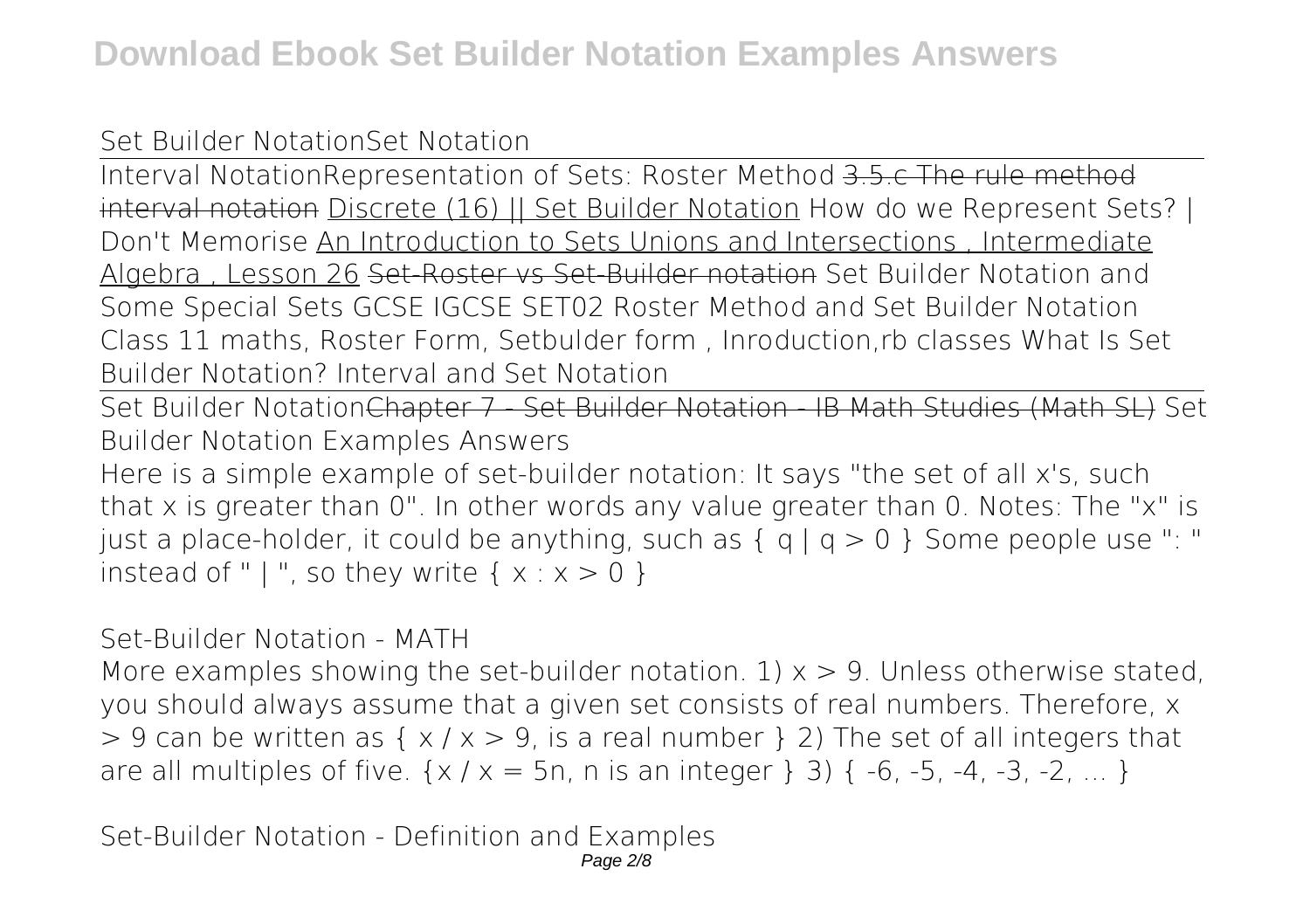Example: Set-Builder Notation: Read as: Meaning:  $1 \{x : x > 0\}$  the set of all x such that x is greater than 0. any value greater than 0: 2  $\{x : x \sqcap 11\}$  the set of all x such that x is any number except 11. any value except 11:  $3 \{x : x < 5\}$  the set of all x such that x is any number less than 5. any value less than 5

#### *Set-Builder Notation | Math Goodies*

Example 3 Write the set A =  $\{1, 4, 9, 16, 25, \ldots\}$  in set-builder form. A =  $\{1, 4, 9, \ldots\}$ 16, 25, . . . } A = {12, 22, 32, 42, 52, . . . } Here, 1, 2, 3, 4, 5 are all natural numbers and 1, 4, 9, 16, 25 are their squares Hence, we may write the set A as A  $= {x : x is the square of a n}$ 

*Example 3 - Write A = {1, 4, 9, 16, 25, ...} in set-builder* If an object x is an element of set A, we write  $x \bigcap A$ . If an object z is not an element of set A, we write  $z \sqcap A$ .  $\sqcap$  denotes "is an element of' or "is a member of" or "belongs to".  $\Box$  denotes "is not an element of" or "is not a member of" or "does not belong to". Example: If A = {1, 3, 5} then  $1 \Pi A$  and  $2 \Pi A$ .

*Set Notation (video lessons, examples and solutions)*

Write the following set in set-builder form. The set of all letters in the word 'computer' Answer : {x : x is a letter in the word 'computer'} Question 6 : Write the following set in set-builder form. The set of vowels in English alphabet. Answer : {x : x is a vowel in English alphabet} Question 7 : Write the following set in set-builder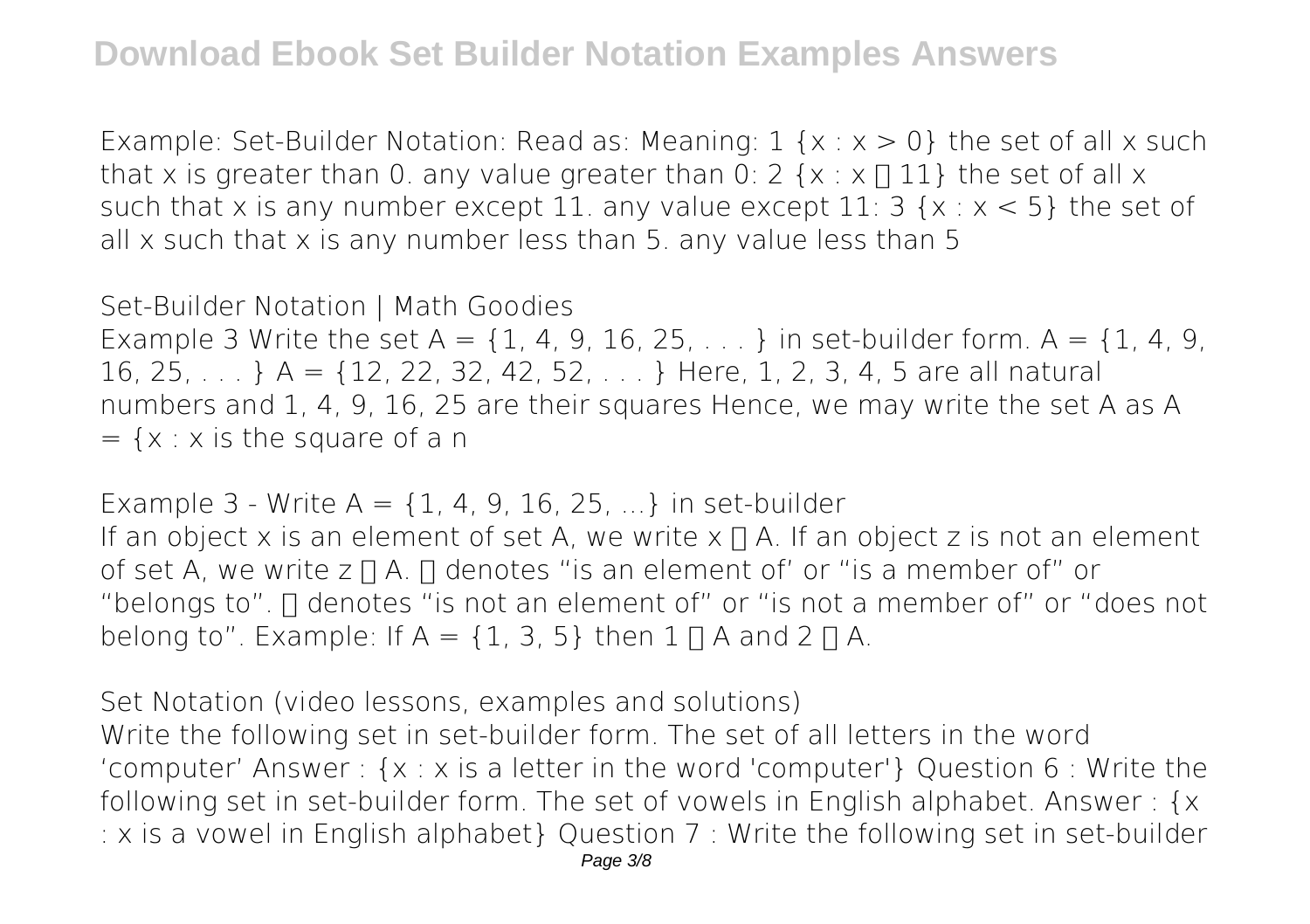form. The set of even numbers between 2 and 10 both inclusive. Answer : {2x : x is an integer in the interval  $0 < x < 6$ } Question 8 : Write the ...

*Set Builder Form Worksheet - onlinemath4all* Students understand that natural or counting numbers would be the most restrictive, followed by integers and so on. I finish the introduction by showing how to include this in set builder notation:  $\{ x \mid -3 \cap x \cap 3$ , where x is an integer Then we write out all the possible values of x. {-3,-2,-1,0,1,2,3}

*Eighth grade Lesson Set Builder Notation | BetterLesson* Directions: Read each question below. You may draw a Venn diagram to help you find the answer. Select your answer by clicking on its button. Feedback to your answer is provided in the RESULTS BOX. If you make a mistake, rethink your answer, then choose a different button. 1. Which of the following is sets is shown with roster notation?  $\{ q \mid -4 \sqcap q \}$ 

*Practice Exercises on Sets | Math Goodies*

2) Definition by property, using the set builder notation  $\{x | x \text{ has property } P\}$ . Example:  $\Box$  Even integers between 50 and 63. 1) E = {50, 52, 54, 56, 58, 60, 62} 2)  $E = \{x | 50 \le x \le 63, x \text{ is an even integer} \}$  If enumeration of the members is hard we often use ellipses. Example: a set of integers between 1 and 100  $\Box$  A= {1,2,3 …, 100}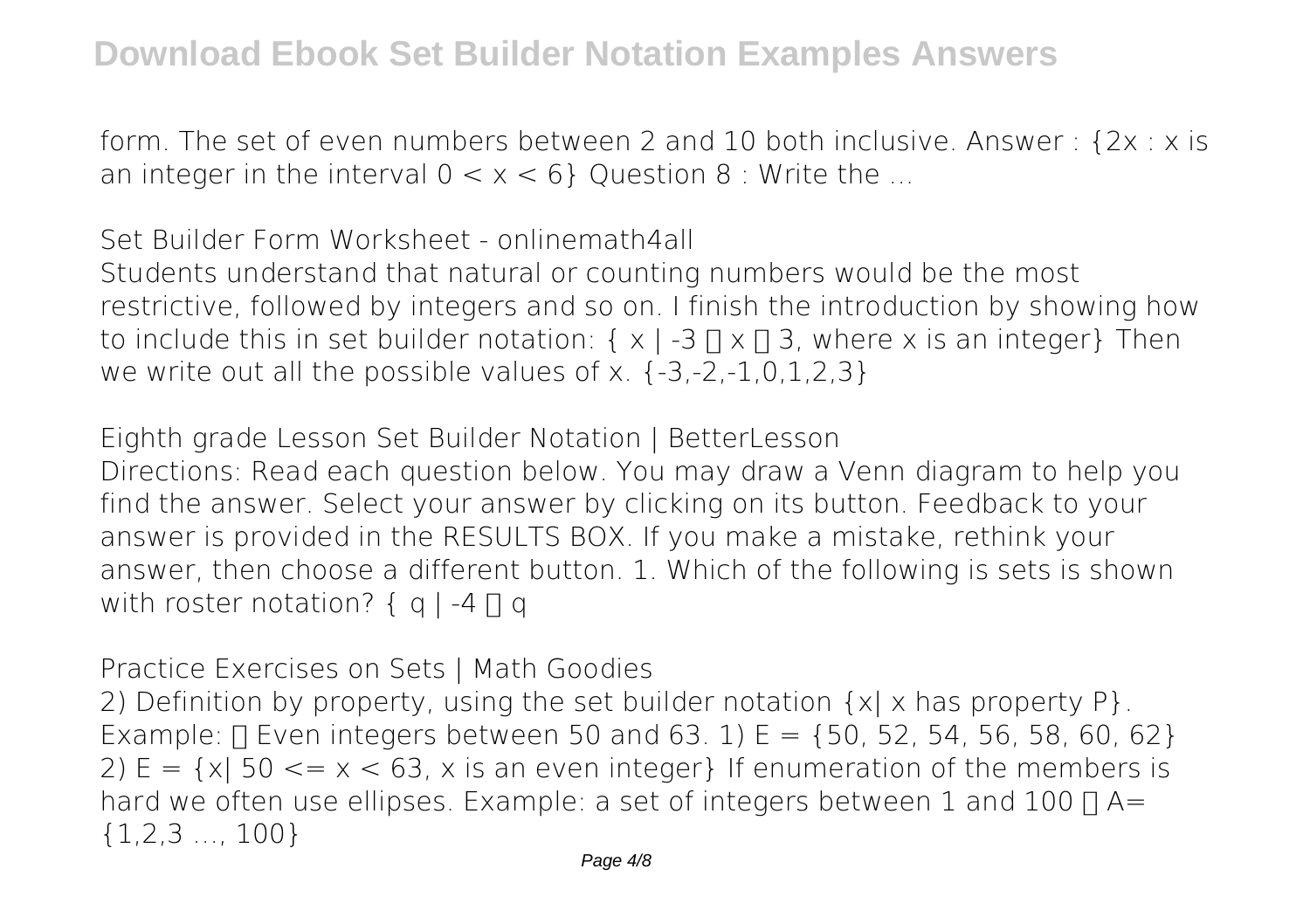*Sets and set operations* Read Online Set Builder Notation Examples Answers Set-Builder Notation - Definition and Examples Some examples of scientific notation:6,300,000 is 6.3 x 106..00000000000000524747474 is 5.247 x 10-16 (rounded to 4 significant figures)0.0000000056, we write  $5.6 \times 10$ -9953 in scientific notation ... What are examples of Set-builder notation? - Answers

*Set Builder Notation Examples Answers*

In set-builder notation, the previous set looks like this:  $\{\,\{x\},\,\{n\},\,x\}\$ in \mathbb  $\{N\},\, \chi < 10\, \Lambda\}$   $\{X \sqcap X \sqcap N, \, X < 10\}$  The above is pronounced as "the set of all x, such that x is an element of the natural numbers and x is less than 10 ".

*Set Notation | Purplemath*

To write a set, S, in set builder notation, we write S followed by an equal sign. After the equal sign, we use curly brackets to enclose the set, and... See full answer below.

*What is an example of set builder notation? | Study.com* 1.Write the following {0, 1, 2, …, 10} in set-builder notation 2. Write out the set {x: xis an integer less than 4} in roster notation. 3.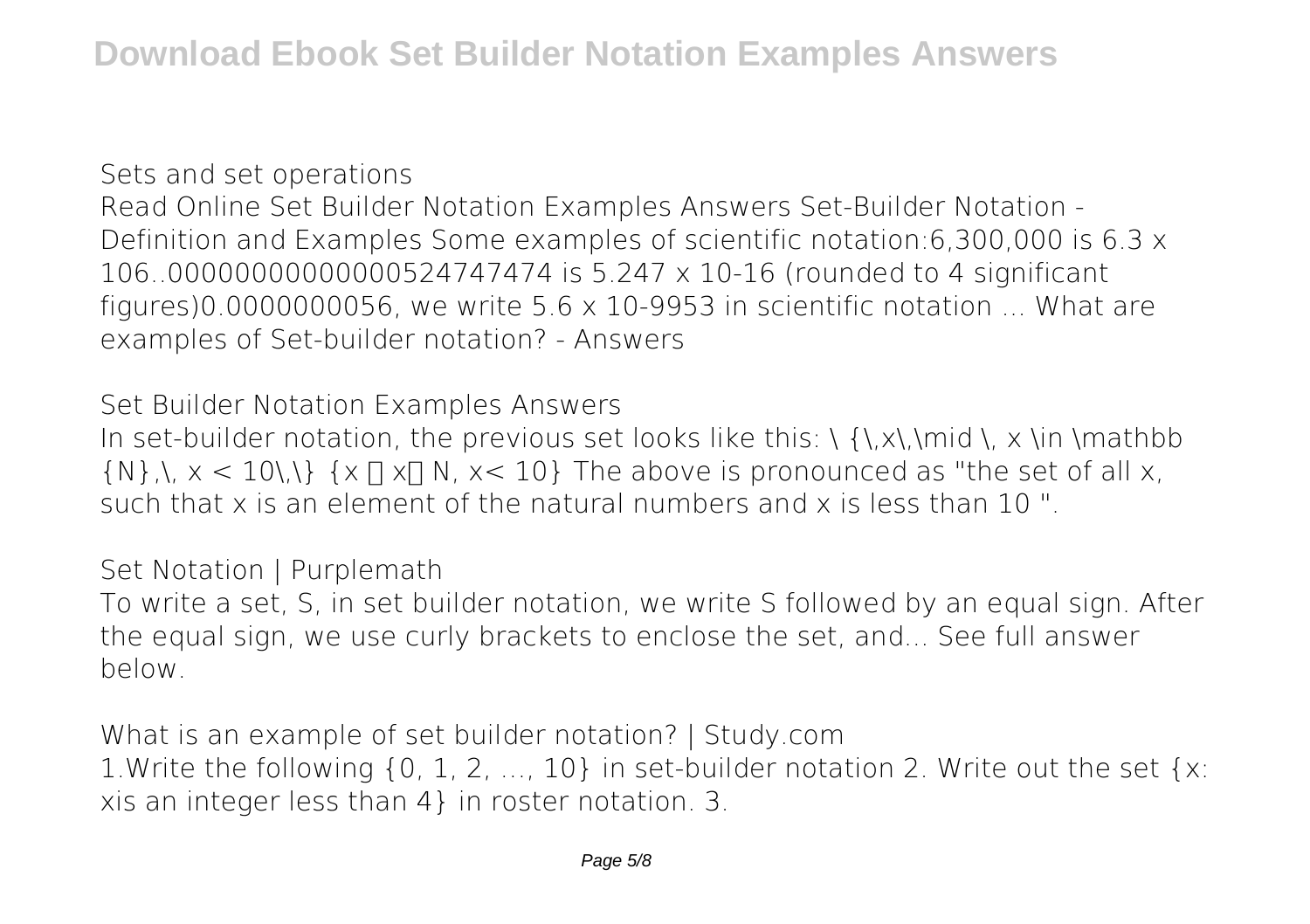#### *Name Math 102 Practice Test 1- Sets*

Two sets are equal if and only if they have the same elements. Sets defined by set builder notation are equal if and only if their set builder rules, including the domain specifiers, are equivalent. That is.  $\{x \mid A \cap P(x)\} = \{x \cap B \cap Q(x)\}$  ${\displaystyle {\{\Delta \} \mid \mathbf{P} \mid \mathbf{x} \in \mathbf{P} \mid \mathbf{x} \in \mathbf{P} \mid \mathbf{x} \in \mathbf{P} \mid \mathbf{x} \in \mathbf{P} \mid \mathbf{x} \in \mathbf{P} \mid \mathbf{x} \in \mathbf{P} \mid \mathbf{x} \in \mathbf{P} \mid \mathbf{x} \in \mathbf{P} \mid \mathbf{x} \in \mathbf{P} \mid \mathbf{x} \in \mathbf{P} \mid \mathbf{x} \in \mathbf{P} \mid \mathbf{x} \in \mathbf{P} \mid \mathbf{x} \in \mathbf{P} \mid \mathbf{x} \in$ 

#### *Set-builder notation - Wikipedia*

Example: Converting from Set-Builder to Roster Notation. Express set .  $A = \{x \mid x$ . is a month that begins with the letter M} using the roster method. Solution. There are two months, namely March and May. Thus,  $A = \{$  March, May $\}$ .

#### *CHAPTER 2*

The set can be defined by listing all its elements, separated by commas and enclosed within braces. This is called the roster method. Examples:  $V = \{a, e, i, o, c\}$ u} B =  $\{2, 4, 6, 8, 10\}$  X =  $\{a, b, c, d, e\}$  However, in some instances, it may not be possible to list all the elements of a set.

*Describing And Defining Sets (video lessons, examples and ...*

Glosser used set - builder notation, a shorthand used to write sets, often sets with an infinite number of elements. Let's look at some more examples. the set of all x such that x is greater than 0. Why use set - builder notation? What is roster method examples?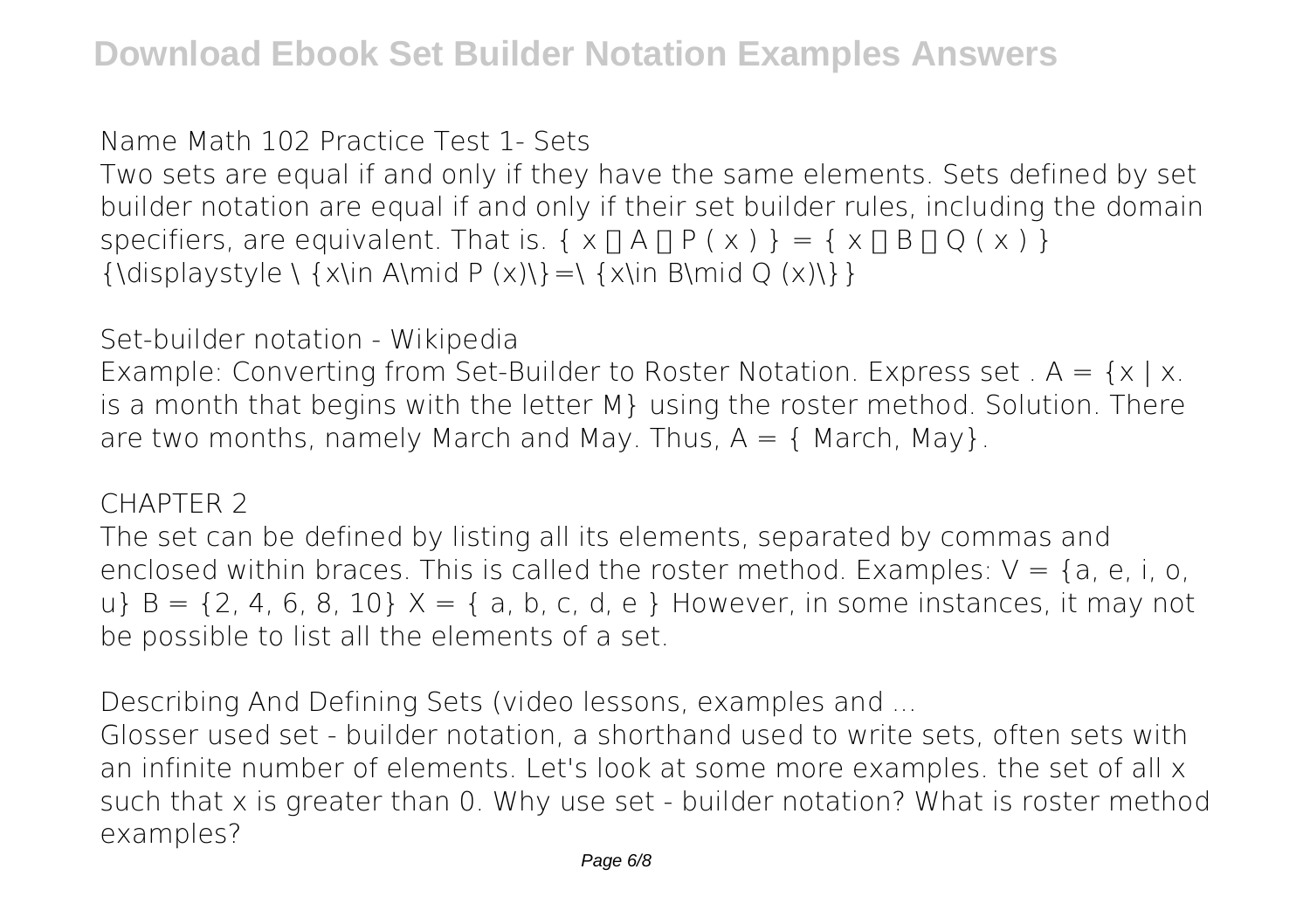*How do you use set roster notation?*

Question: Express the interval in set-builder notation and graph the interval on a number line. {eq}(-9, 7\ ] {/eq} Select the correct choice below and, if necessasry, fill in the answer box.

*Express the following interval in set-builder notation and ...*

Set Builder Notation Summary Advantages of Using Set Builder Notation: A set builder notation is helpful when the number of elements in each set are large and follow a pattern. Let us consider an example and write a set of positive even numbers that is less than 11 using roster, as well as, set builder notation.

Mathematical Reasoning Prealgebra and Introductory Algebra: An Applied Approach Mathematics Form and Function Elementary Algebra Elementary and Intermediate Algebra Introductory Algebra: An Applied Approach Mathematics for Social Scientists A Mathematics Sampler Mathematical Practices, Mathematics for Teachers: Activities, Models, and Real-Life Examples College Algebra Essentials Discrete Mathematics Intermediate Algebra Elementary Algebra Applied Discrete Structures Basic Math & Pre-Algebra All-in-One For Dummies (+ Chapter Quizzes Online) Intermediate Algebra College Algebra Topics in Contemporary Mathematics